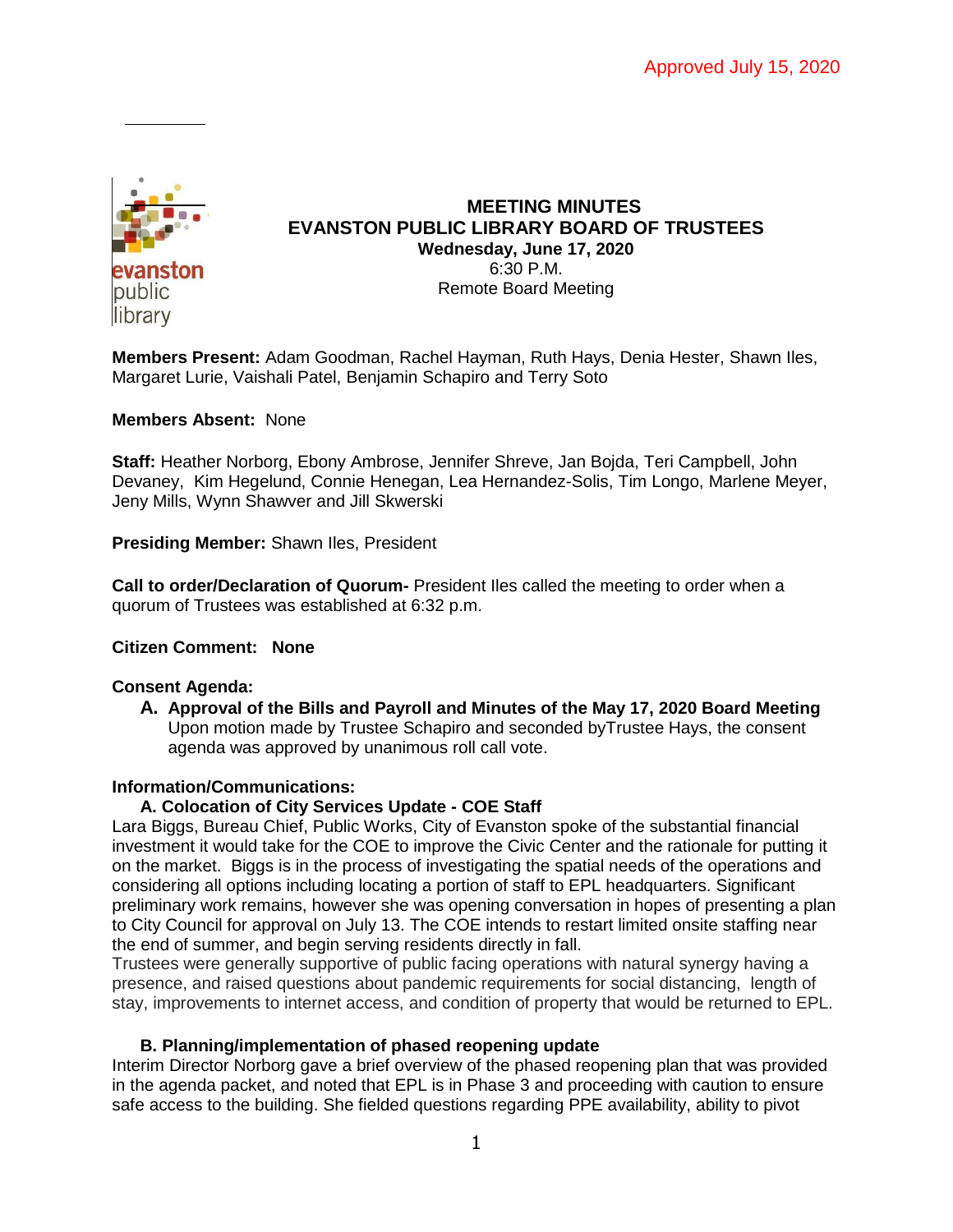quickly as state reopens, the Chicago Public Library opening, quarantine of materials (Batelle study results), the likelihood of contamination within the collection, and costs to be incurred to restore Robert Crown Library space that was used as the emergency operations center.

# **Equity, Diversity and Inclusion:**

A. Joint Committee (Update)

Campbell provided an update with regard to progress made on the recommendations outlined it the equity assessment citing the completion of EPL's commitment to racial equity, the requirement of staff to complete the racial equity curriculum as a means to embed this knowledge in the culture of the organization and the active internal committee and external task force, the improvements made the physical collection - including own voices, and the successful hire of culturally diverse staff. EPL grapples with securing a permanent 5th ward presence and improving the communication strategy to reach priority populations. Goodman asked for feedback from the Racial Equity Task Force regarding what they would like to see from EPL were there no limits/constrained resources. Hayman encouraged the participation of the board in racial equity curriculum discussion sessions.

# **Library Director's Report (Distributed in Advanced):**

No questions regarding the report were posed to Norborg.

# **Staff Report:**

# **A. Administrative Services Report**

Campbell reported that permanent hiring remains frozen. The fiscal outlook is cautiously optimistic: revenue collection has reached 46% of budget projection, and expenditures 39% for the Operating Fund. Capital Fund expenditures are at 25% of budget.

Devaney reported that the Facilities team continues to conduct maintenance activities for the upkeep of the building, and in preparation for the phased reopening. Standard social distancing precautions are being deployed through the locations by maintenance and staff.

# **B. Development**

Shawver introduced Development Staff, Ebony Ambrose, Data Management and Donor Relations and Jennifer Shreve, Grants and Partnerships. The Library has submitted over \$280,000 in grant proposals since March 1, 2020. Year-to-date comparison of grant activity 2019 to 2020 shows an increase in grants awards largely due to city-wide collaboration and strategic partnerships. Sher reported an increase in grant metrics (proposals, awards, and funds) attributed to strategic community partnerships as well as the Library's unique role in the response to COVID-19.

Shawver reported being on track for individual donations based on the year-to-date comparison of performance for 2019 and 2020, and plans to launch a special campaign to support the \$50,000 loss in revenue attributed to the recent decision to end the practice of collecting late fees.

Finally, Shawver reported that discussions with volunteers and Friends of the Library groups are active and ongoing. The next meeting is scheduled for June 30th, 2020. A traditional grassroots sustainable Friends group is vital to deepen engagement in the Library's mission and service to Evanston.

### **Board Report/Development:**

Trustee Hayman encouraged participation in the YWCA Equity Summit.

### **Unfinished Business:**